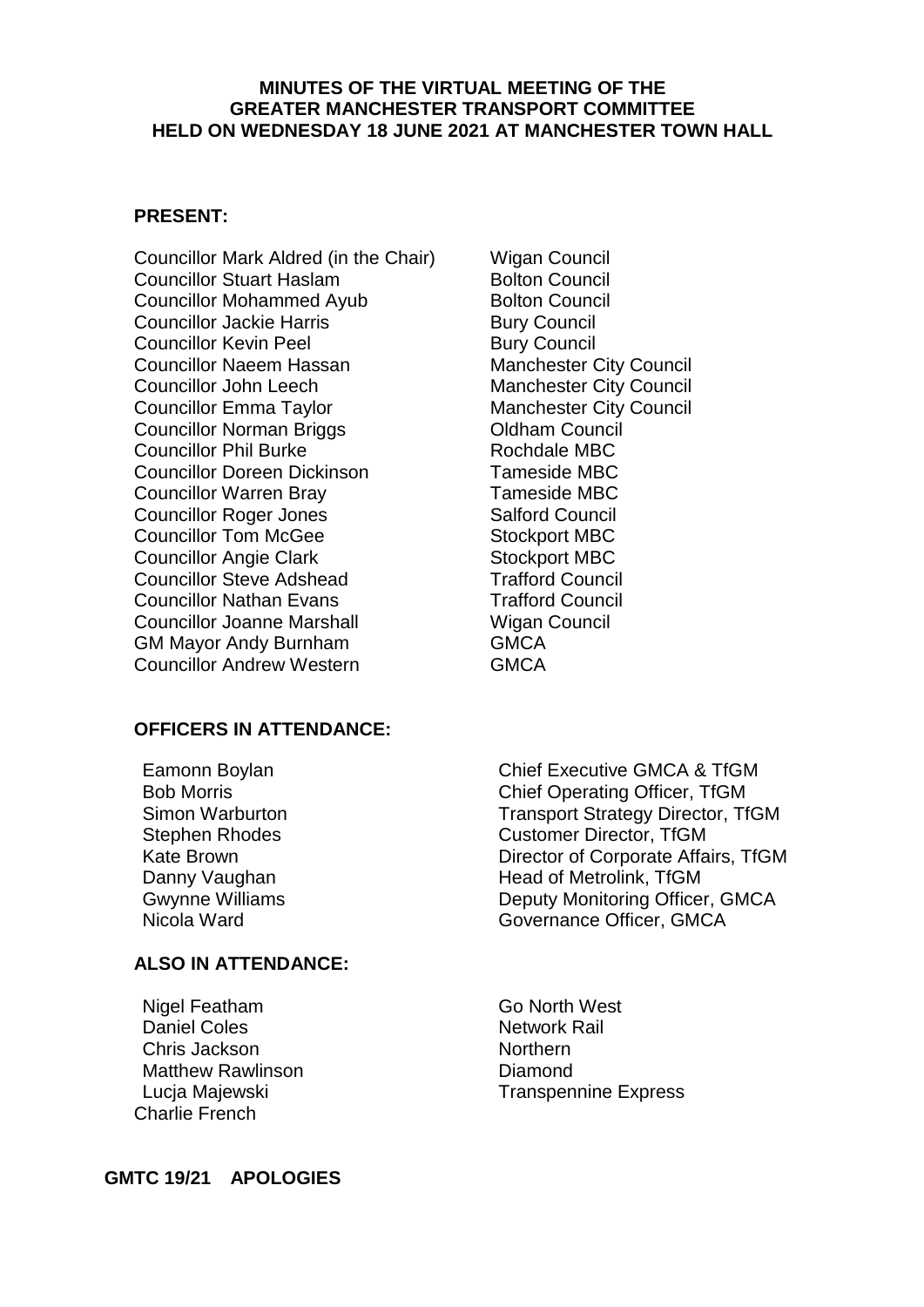That apologies be noted and received from Councillor Howard Sykes (Councillor Angie Clark substituting), Councillor Elise Wilson (Councillor Tom McGee attending) and Councillor Barry Warner.

## **GMTC 20/21 APPOINTMENT OF CHAIR FOR 2021/22**

### **Resolved /-**

That it be recommended to the GM Mayor that Councillor Mark Aldred be appointed as Chair of the GM Transport Committee for 2021/22.

## **GMTC 21/21 APPOINTMENT OF VICE CHAIRS FOR 2021/22**

#### **Resolved /-**

That Councillors Roger Jones and Doreen Dickinson be appointed as Vice Chairs of the GM Transport Committee for 2021/22.

## **GMTC 22/21 MEMBERSHIP FOR 2021/22**

#### **Resolved /-**

That the membership of the GM Transport Committee for 2021/22 be noted as below.

| <b>Members</b>        | <b>Representing</b> | <b>Political Party</b> |
|-----------------------|---------------------|------------------------|
| <b>Stuart Haslam</b>  | <b>Bolton</b>       | Conservative           |
| <b>Kevin Peel</b>     | <b>Bury</b>         | Labour                 |
| Naeem Hassan          | Manchester          | Labour                 |
| Emma Taylor           | Manchester          | Labour                 |
| Norman Briggs         | Oldham              | Labour                 |
| <b>Phil Burke</b>     | Rochdale            | Labour                 |
| Roger Jones           | Salford             | Labour                 |
| <b>TBC</b>            | Stockport           | Labour                 |
| <b>Warren Bray</b>    | Tameside            | Labour                 |
| <b>Steve Adshead</b>  | <b>Trafford</b>     | Labour                 |
| Joanne Marshall       | Wigan               | Labour                 |
| Andy Burnham          | <b>GM Mayor</b>     | Labour                 |
| <b>Andrew Western</b> | <b>GMCA</b>         | Labour                 |
| Doreen Dickinson      | Mayoral appointment | Conservative           |
| <b>Nathan Evans</b>   | Mayoral appointment | Conservative           |
| <b>Jackie Harris</b>  | Mayoral appointment | Conservative           |
| <b>Mark Aldred</b>    | Mayoral appointment | Labour                 |
| Mohammed Ayub         | Mayoral appointment | Labour                 |
| <b>Susan Emmott</b>   | Mayoral appointment | Labour                 |
| <b>Barry Warner</b>   | Mayoral appointment | Labour                 |
| Elise Wilson          | Mayoral appointment | Labour                 |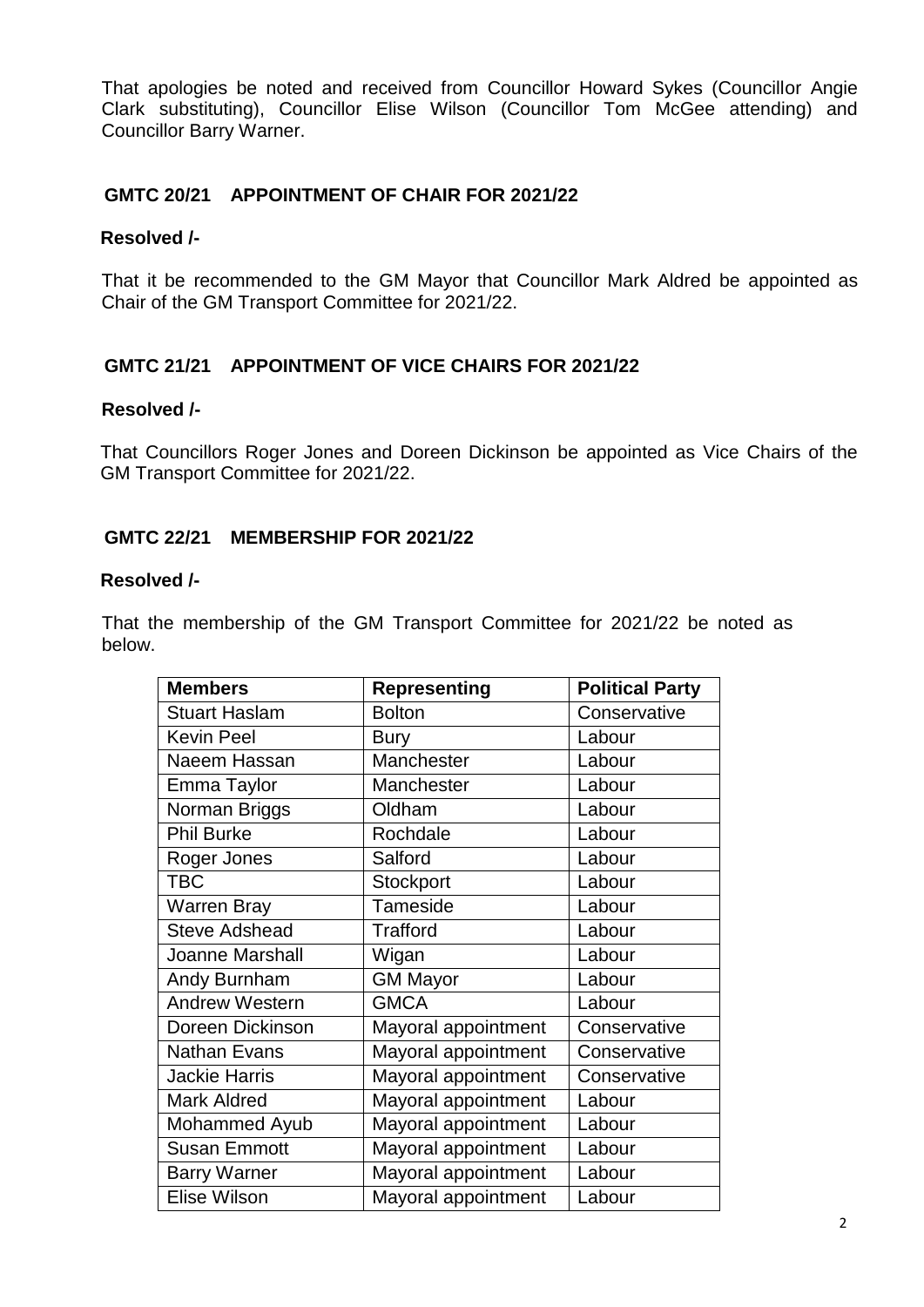| John Leech          | Mayoral appointment | Liberal<br>Democrat |
|---------------------|---------------------|---------------------|
| <b>Howard Sykes</b> | Mayoral appointment | Liberal<br>Democrat |

| <b>Substitutes</b>       | <b>Representing</b> | <b>Political Party</b> |
|--------------------------|---------------------|------------------------|
| <b>Stuart Hartigan</b>   | <b>Bolton</b>       | Conservative           |
| Nathan Boroda            | <b>Bury</b>         | Labour                 |
| <b>Julie Connolly</b>    | Manchester          | Labour                 |
| <b>John Farrell</b>      | Manchester          | Labour                 |
| George Hulme             | Oldham              | Labour                 |
| <b>TBC</b>               | Rochdale            | Labour                 |
| <b>Mike McCusker</b>     | Salford             | Labour                 |
| Angie Clark              | Stockport           | Liberal                |
|                          |                     | <b>Democrats</b>       |
| <b>TBC</b>               | Tameside            | Labour                 |
| James Wright             | Trafford            | Labour                 |
| <b>Paul Prescott</b>     | Wigan               | Labour                 |
| <b>Brenda Warrington</b> | <b>GM Mayor</b>     | Labour                 |
| Eamonn O'Brien           | <b>GMCA</b>         | Labour                 |
| Linda Holt               | Mayoral appointment | Conservative           |
| <b>Adam Marsh</b>        | Mayoral appointment | Conservative           |
| <b>Tom McGee</b>         | Mayoral appointment | Labour                 |

## **GMTC 23/21 APPOINTMENTS TO THE GMTC SUB COMMITTEES – BUS SERVICES AND METROLINK & RAIL**

## **Resolved /-**

1. That the membership of the GMTC Sub Committees be agreed as below –

### **BUS SERVICES**

| <b>Members</b>                  | <b>Representing</b>            | <b>Political Party</b>  |
|---------------------------------|--------------------------------|-------------------------|
| <b>Councillor Roger Jones</b>   | <b>Salford Council</b>         | Labour                  |
| <b>Councillor Warren Bray</b>   | Tameside MBC                   | Labour                  |
| <b>Councillor Kevin Peel</b>    | <b>Bury Council</b>            | Labour                  |
| <b>Councillor Naeem Hassan</b>  | Manchester City Council        | Labour                  |
| <b>Councillor Mark Aldred</b>   | <b>Wigan Council</b>           | Labour                  |
| <b>Councillor Susan Emmott</b>  | Rochdale Council               | Labour                  |
| <b>Councillor Barry Warner</b>  | <b>Salford Council</b>         | Labour                  |
| TBC                             | <b>Stockport MBC</b>           | Labour                  |
| <b>Councillor Nathan Evans</b>  | <b>Trafford Council</b>        | Conservative            |
| <b>Councillor Jackie Harris</b> | <b>Bury Council</b>            | Conservative            |
| <b>Councillor John Leech</b>    | <b>Manchester City Council</b> | <b>Liberal Democrat</b> |

# **METROLINK & RAIL**

| <b>Members</b><br>litical Partyد<br>epresenting |
|-------------------------------------------------|
|-------------------------------------------------|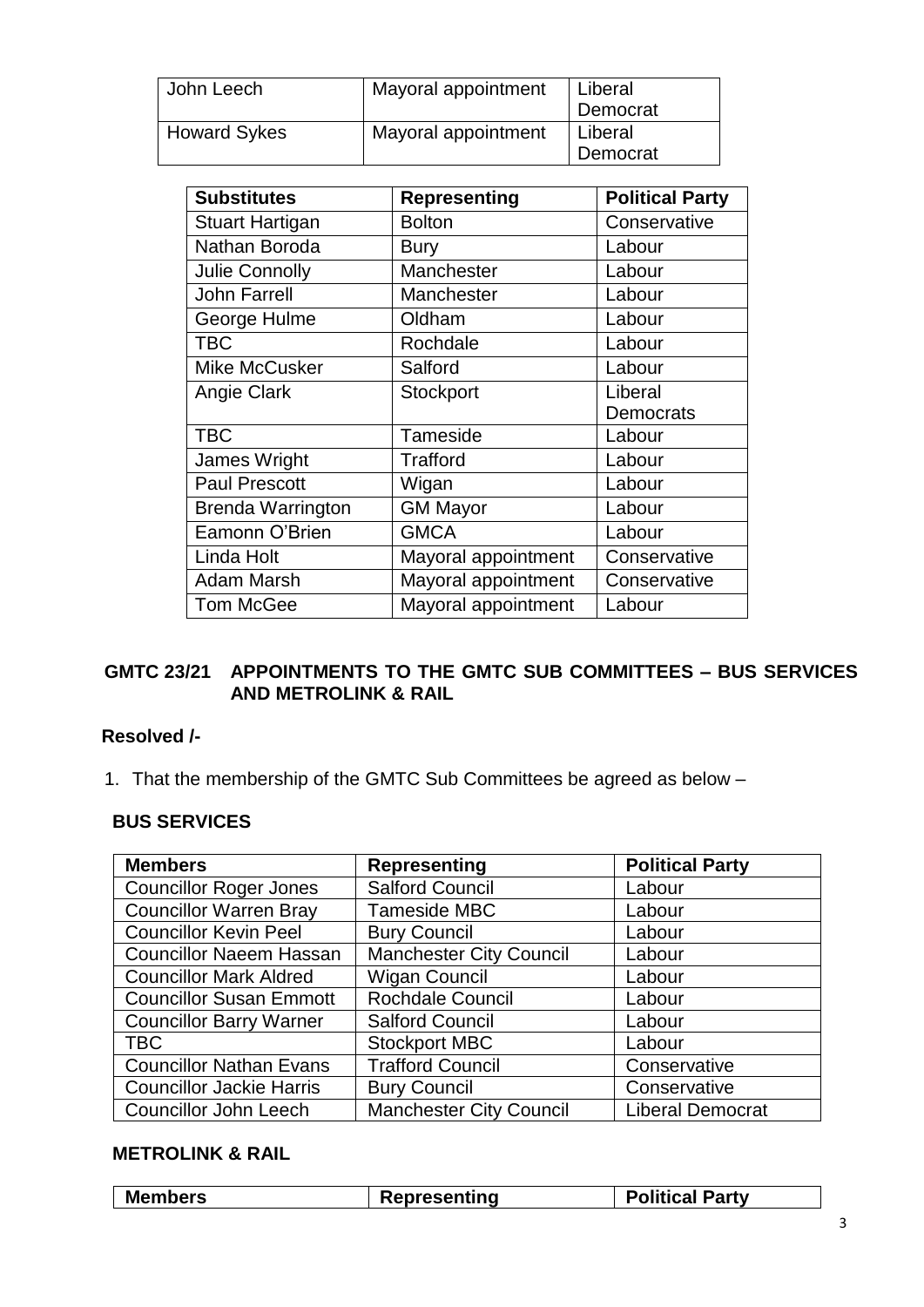| <b>Councillor Emma Taylor</b>      | <b>Manchester City Council</b> | Labour                  |
|------------------------------------|--------------------------------|-------------------------|
| <b>Councillor Norman Briggs</b>    | <b>Oldham Council</b>          | Labour                  |
| <b>Councillor Phil Burke</b>       | <b>Rochdale Council</b>        | Labour                  |
| <b>Councillor Joanne Marshall</b>  | <b>Wigan Council</b>           | Labour                  |
| <b>Councillor Mohammed Ayub</b>    | <b>Bolton Council</b>          | Labour                  |
| <b>Councillor Andrew Western</b>   | <b>GMCA</b>                    | Labour                  |
| <b>Councillor Elise Wilson</b>     | <b>Stockport MBC</b>           | Labour                  |
| <b>Councillor Steve Adshead</b>    | <b>Trafford Council</b>        | Labour                  |
| <b>Councillor Doreen Dickinson</b> | Tameside MBC                   | Conservative            |
| <b>Councillor Stuart Haslam</b>    | <b>Bolton Council</b>          | Conservative            |
| <b>Councillor Howard Sykes</b>     | <b>Oldham Council</b>          | <b>Liberal Democrat</b> |

- 2. That it be noted that Councillor Roger Jones be appointed as Chair and Councillor Warren Bray be appointed as Vice Chair for the Bus Services Sub Committee.
- 3. That it be noted that Councillor Doreen Dickinson be appointed as Chair and Councillor Emma Taylor be appointed as Vice Chair for the Metrolink & Rail Sub Committee.

## **GMTC 24/21 MEMBERS CODE OF CONDUCT**

#### **Resolved /-**

That the GMCA Members Code of Conduct be noted.

## **GMTC 25/21 TERMS OF REFERENCE AND RULES OF PROCEDURE**

#### **Resolved /-**

That the GM Transport Committee Terms of Reference and Rules of Procedure be noted.

## **GMTC 26/21 APPOINTMENTS TO OUTSIDE BODIES**

#### **Resolved /-**

- 1. That Councillors Phil Burke, Roger Jones, Mark Aldred and Doreen Dickinson be appointed to the Greater Manchester Accessible Transport Board.
- 2. That it be noted that one Labour vacancy remains to the GMATL Board which would be appointed to at the next meeting.
- 3. That Councillor Steve Adshead be appointed to the Green City Region Partnership.

## **GMTC 27/21 CHAIRS ANNOUNCEMENTS AND URGENT BUSINESS**

### **Resolved /-**

There were no chairs announcements or items of urgent business.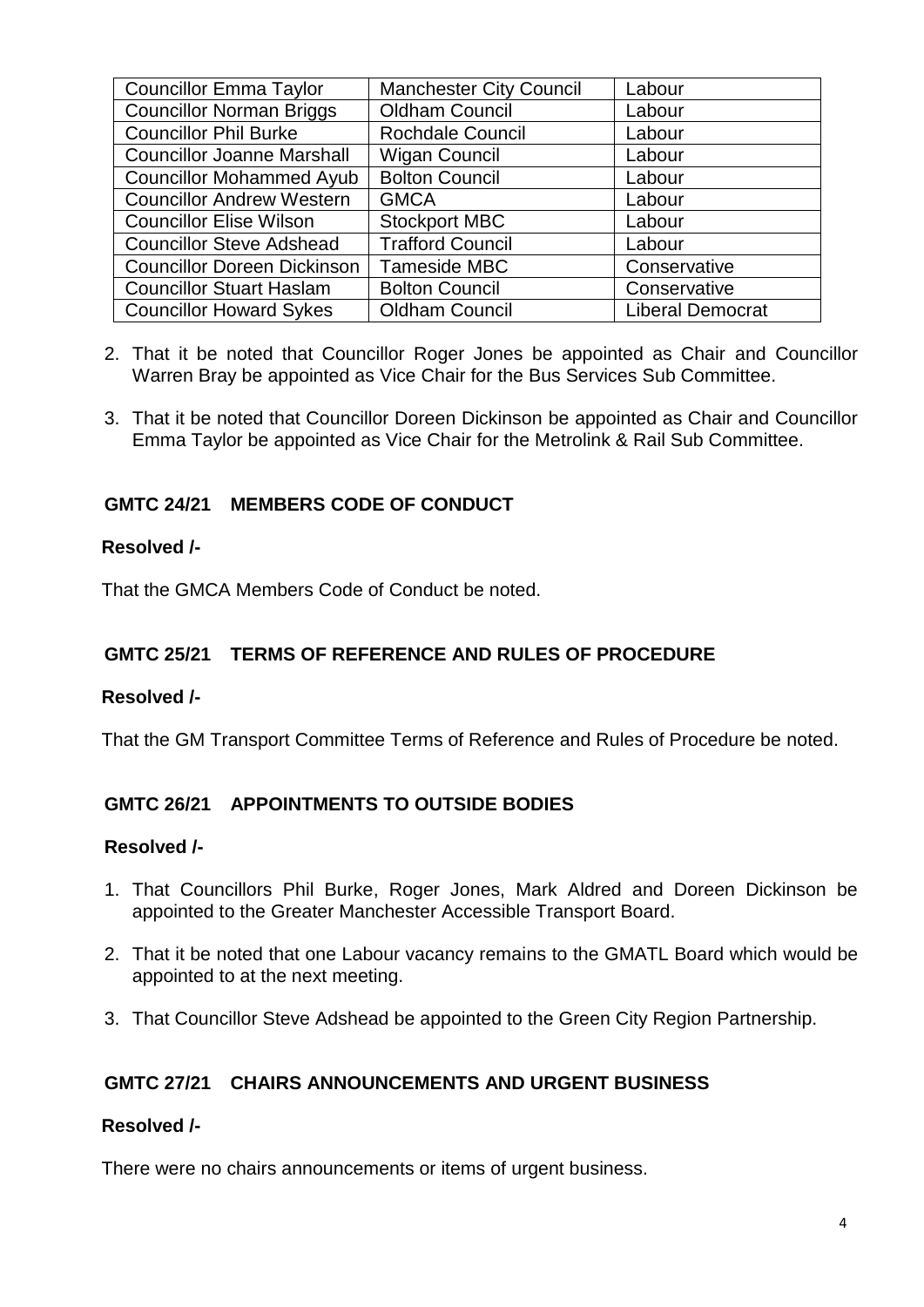## **GMTC 28/21 DECLARATIONS OF INTEREST**

### **Resolved /-**

That it be noted that Councillor Phil Burke declared a personal interest in relation to item 13, Transport Network Performance.

## **GMTC 29/21 MINUTES OF THE GM TRANSPORT COMMITTEE MEETING HELD 24 MARCH 2021**

### **Resolved /-**

That the minutes of the GM Transport Committee meeting held 24 March 2021 be approved as a correct record.

## **GMTC 30/21 MAYORAL PRIORITIES**

The GM Mayor, Andy Burnham gave a verbal presentation on his ambitions for public transport reform in Greater Manchester. After decades of efforts, unfortunately bus and rail still remained fragmented systems that seemed to be working less and less well. However, the case for change was now supported by a public who also want to see more control over Greater Manchester's Public Transport System.

The Our Network brought together a strong and coherent vision, which had begun to be delivered through the Bee Network, and as it expanded would bring together the more complex elements of the system under one umbrella, with a single brand and an easy to navigate structure.

As the Government had begun to indicate their ambitions to level up and see public transport reform, it was a timely opportunity for GM to align their own ambitions and push for the required financial and infrastructure support to see real change. A 'London style' system would see better connected communities, access to jobs and more opportunities for young people to access education and experiences. Also driving this agenda forward was the evidential need for cleaner air, especially for those communities who have the poorest air quality and often a wider set of inequalities. Negotiations with Government regarding the implementation of this policy were ongoing, but it also proved an opportunity to look to standardise taxi and bus services so that they were supporting the clean air ambitions and meeting a standard that was more acceptable to passengers.

Bus reform would have the power to unlock many of the ambitions for a reformed public transport network by ensuring full integration with the Metrolink system, a tap in, tap out fare structure with a daily cap and more orbital routes that support access to towns across Greater Manchester. Active travel would also play a critical role in being the most sustainable choice for the first and last mile of any journey, that went on to provide the required infrastructure to take a person to their final destination.

The outcomes of the Great British Railways White Paper should also be kept on the radar, as this would give greater public control to the rail network. In anticipation there were tasks to be undertaken to improve access to rail stations, develop community infrastructure and make the railways part of local place making. Transport remained at the heart of revitalised communities and although complex through its many elements, would be key to levelling up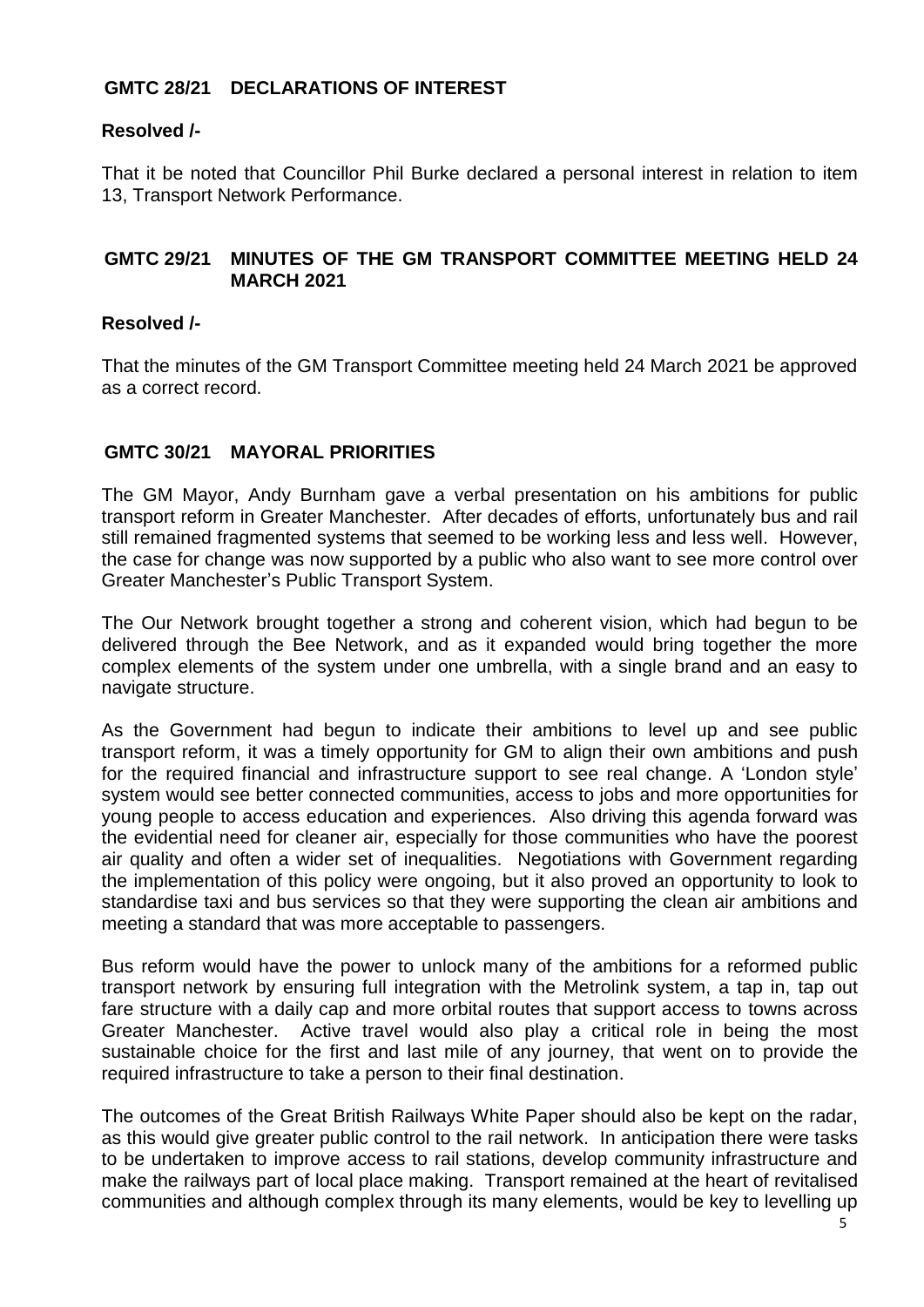all of Greater Manchester.

The Bee Network Board had been established to enable focus to remain on delivery and hold TfGM to account at all stages. Chris Boardman had also been appointed as Transport Commissioner to the Board and the Mayor, providing a single point of contact with Government and continuing to develop the good working relationship that had been established through TfGM. Membership of the Board was still being refined but would include representation from the GMCA and the Transport Committee.

The Mayor reiterated the importance of the voice of local authorities and expressed how the Transport Committee could actively ensure that the needs of residents were encapsulated in the GM vision and priorities as they were delivered to ensure that they made sense for communities.

Members of the Committee raised the issue of hydrogen being a strong longer-term option to electric vehicles that should be further championed, specifically as there would be no waste used batteries etc. The Mayor believed that GM should remain open mined about the opportunities to look at hydrogen as an alternative fuel, as Liverpool were looking to introduce into some its Mersey Rail fleet. There was a clear aspiration for renewable fuel, but the preferred options would become clearer as this agenda progressed further.

The Mayor was thanked for his commitment to improving linkages to Middleton, particularly in relation to the area being highlighted as within the top tier for potential Metrolink extensions and in response he added that levelling up in the north of the conurbation was equally important which could be realised through a range of opportunities including the expansion of the Northern Gateway.

In relation to a future fare structure, Members recognised that some people were currently choosing bus travel as it was a cheaper option and would be disinclined to see prices rise as a result of a standardised fare structure. The GM Mayor responded in agreement, that there would be a modal daily cap akin to the current London style structure which retained bus travel as the cheaper option, or even better deals for residents where one ticket allowed multiple journeys within a specified time frame. Members were in agreement that it was not right for public transport to be the most expensive in outlying areas with higher levels of deprivation and therefore Government revenue subsidy would be crucial.

Taxi licensing remained an issue, especially in relation to some cabs being licensed outside of GM further removing the opportunities to ensure standard practice. The Clean Air Plan and work being undertaken on a GM level in relation to minimum taxi licensing standards gave an opportunity to make significant changes across the industry. However, currently there was no legislation to prevent out of town working but this would not prevent advice to GM residents to use GM licensed taxis. This work would also enable GM to offer a greater level of direct support to the GM registered trade throughout the changes and beyond.

Proposals for the widening of the Bee Network were welcomed, however Members urged that not all the focus was on economic levelling up, but that the health inequalities agenda remained high as the network was further developed. The clear link between clean air and health improvement was noted, and the pandemic had further highlighted the health inequalities across GM. There were a range of ways in which TfGM would continue to promote healthy lifestyles, not least through the active travel element of the Bee Network, encouraging residents to consider their first and last miles to be done by bike or on foot. Furthermore, the GM Moving campaign would continue to promote active travel for physical and mental health benefits to everyday wellbeing.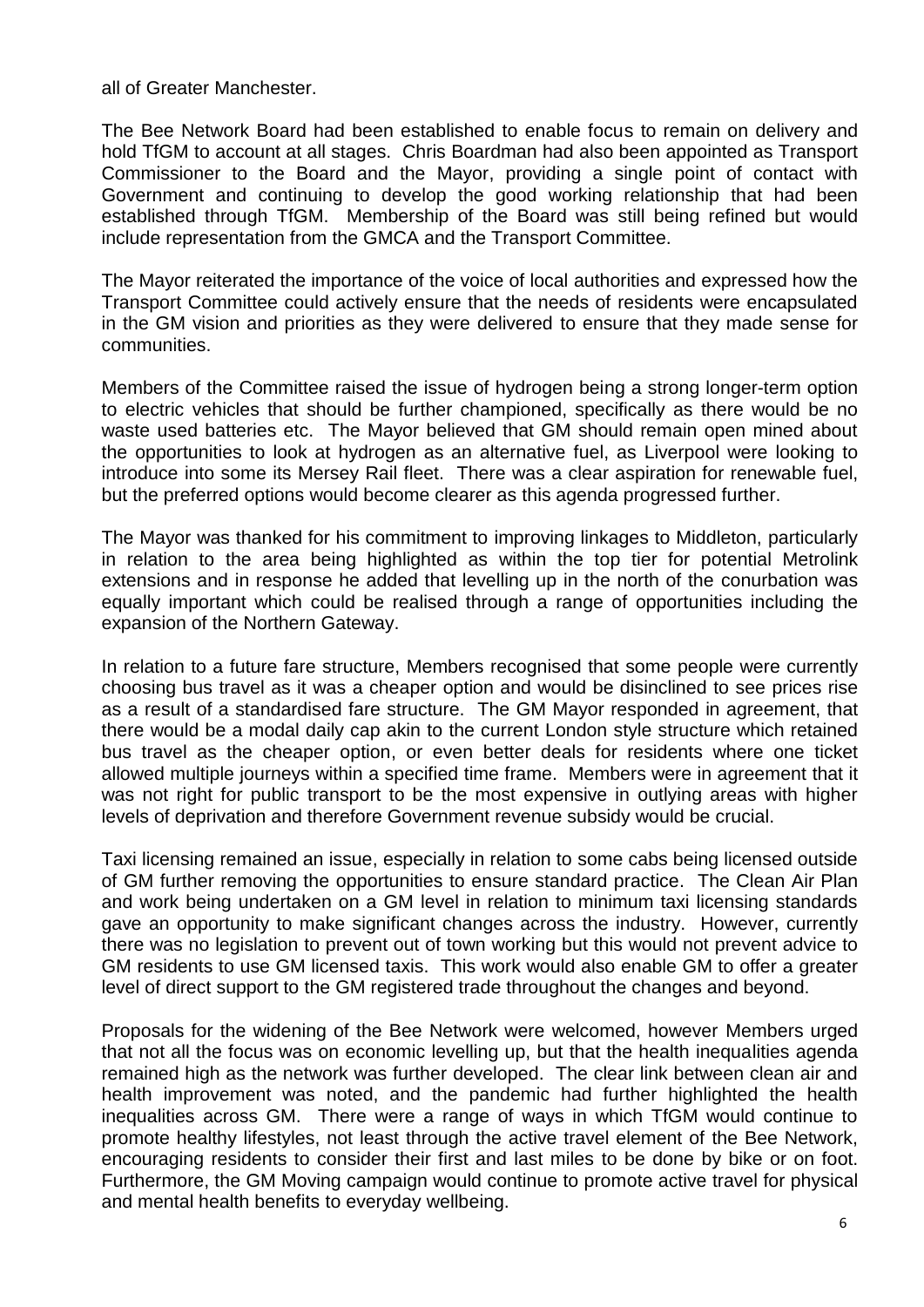In relation to the importance of community rail assets, Members supported the aspirations of the GM Mayor to make them as accessible to all and to find ways to proactively support the 'friends of' groups who show great commitment to and have great ambitions for their local stations.

Members of the Committee welcomed the opportunities for all the elected Mayors in the north of England to come together and drive forward improvements to the rail network. The GM Mayor recognised the years of effort to date in pushing this agenda, however reported that recent communications with the Secretary of State for transport had indicated that there was a growing cross-party alignment towards greater public control for transport networks. It has also been clear that Greater Manchester has continually moved things forward throughout the last few decades and that there was an equally strong consensus here for further change. However, without the required financial support, it would be a challenge to deliver such aspirations. The GM Mayor further reminded the Committee that the Mayors from Liverpool and Manchester came together to remove the franchise from Northern, which had reduced in more control and order across the timetable. The levers were now in place to enable further change in the future as Northern had embraced the improvements. Tram/train options should also be considered as part of the vision, as evidence has shown that using an old railway line for Metrolink had resulted in six times the number of passengers being transported along the same route per day. This made a strong case for further integration.

Having witnessed the challenges of electrification of the railway, Members were concerned that the move to electric buses may prove challenging and would have significant demand on infrastructure development. In response, officers informed the Committee that the Clean Air Plan had demonstrated the level of air pollution contributed by diesel buses. Therefore, Government had indicated that there would be additional funds to support the roll out of electric buses, but that there would also be a watchful eye on the development of hydrogen vehicles. The GM Mayor also added that he would like to see the standard across the bus fleet mirroring that of the Metrolink system and ensuring that all communities were connected.

Members echoed the need for more orbital routes across the conurbation, connecting towns as well as people directly to the city centre. Reliable, direct and affordable public transport would be the only way to ultimately get people out of their cars. The GM Mayor agreed with this aspiration, and noted that through bus reform, Greater Manchester would gain more control over bus routes and would give greater opportunity to deliver orbital routes in addition to the current predominately radial network. Streets for All would also create quality bus corridors, providing high quality rapid links supported by improved streetscapes.

It would be important to keep articulating the vision for public transport in GM will be public to maintain their support and ensure that all were bought into how it could look in the future. However, the whole journey needed to be integral to the offer, including the complimentary elements available through active travel. Recognising that this would be a completely new ideal to the car traveller and therefore the offer has to be something better than they are currently experiencing.

Members were in support of a holistic approach to transport in the city region and welcomed a move from vision to delivery. Furthermore, the wider benefits of an integrated transport network would include climate outcomes which would be critical to attaining GM's 2038 target. It would also be vital to improving people's access to job opportunities as many were currently prohibited due to the cost of public transport.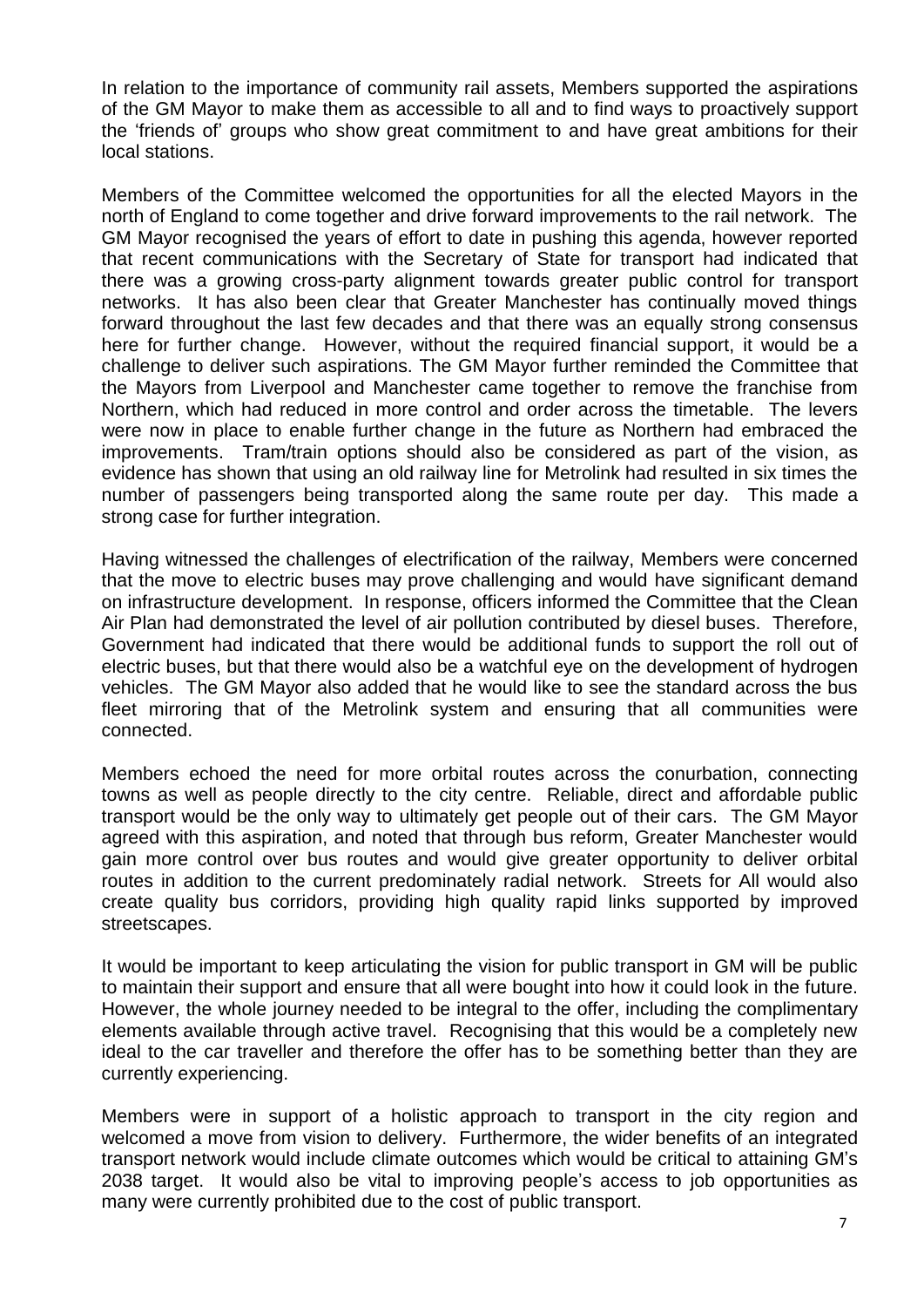The GM Mayor was asked what the single greatest barrier to delivering on this vision was, and where the Transport Committee could apply its focus. He suggested that financial support was still a barrier and that further support from Government was needed in order to bring down the overall cost of delivering a public transport which in turn would reduce ticket costs. For example, if Metrolink was subsided, then there could be a saving actualised to the passenger. Another significant challenge was capacity, as the system becomes more attractive and patronage increases, would the system be prepared to manage this additional capacity? Overtly to the decline in GM's public transport patronage levels, London has seen a significant increase in passenger numbers and revenue since their system was integrated. Greater control over rail assets was also thought to be a transformational step in delivering this vision, and the GM Mayor welcomed the Committee's support in reviewing how the current infrastructure could be best used.

# **Resolved /-**

- 1. That it be noted that there was a clear consensus about the importance of delivering an integrated transport network for GM and the role of the GM Transport Committee in working alongside the Mayor, GMCA and ten Local Authorities to champion and support its delivery.
- 2. That it be noted that over the next 12 months, the GM Mayor suggested that the Committee could add value on the development and delivery of key priorities including Streets for All, the Electric Vehicle Charging Network, the GM Bike Hire scheme, and widening the benefits of community rail assets.
- 3. Further to this, that it be noted that the GM Mayor suggested that the biggest barriers to public transport reform included the lack of long-term Government financial support, the current capacity of the network and the unused rail infrastructure and encouraged the Committee to consider how they could actively pursue improvements in these areas.
- 4. That it be noted that the GM Mayor, in conjunction with officers at TfGM, would give further consideration to the importance of active travel and public transport in tackling health inequalities and associated campaign messaging.

# **GMTC 31/21 TRANSPORT NETWORK PERFORMANCE**

Bob Morris, Chief Operating Officer for TfGM took Members through the latest transport network performance report which indicated that the number of overall trips across all modes had now reached 98% of pre-covid levels. Broken down this was c. 75% bus, 50% Metrolink, 50% rail, 95% highways, 130% cycling and 115% walking.

Key points to note included –

- There were planned Metrolink engineering works due to take place over the summer.
- Timetable increases for Metrolink were also due to come into effect from July.
- Rail were now running 80% of the timetable and had confirmed funding from DfT for the forthcoming two years.
- Bus service levels were almost at pre-covid levels, with their service specific funding agreed from DfT until the end of August 2021.
- There had been (and was further planned) active travel infrastructure growth.
- Unfortunately there had been a number of ASB incidents across the network,